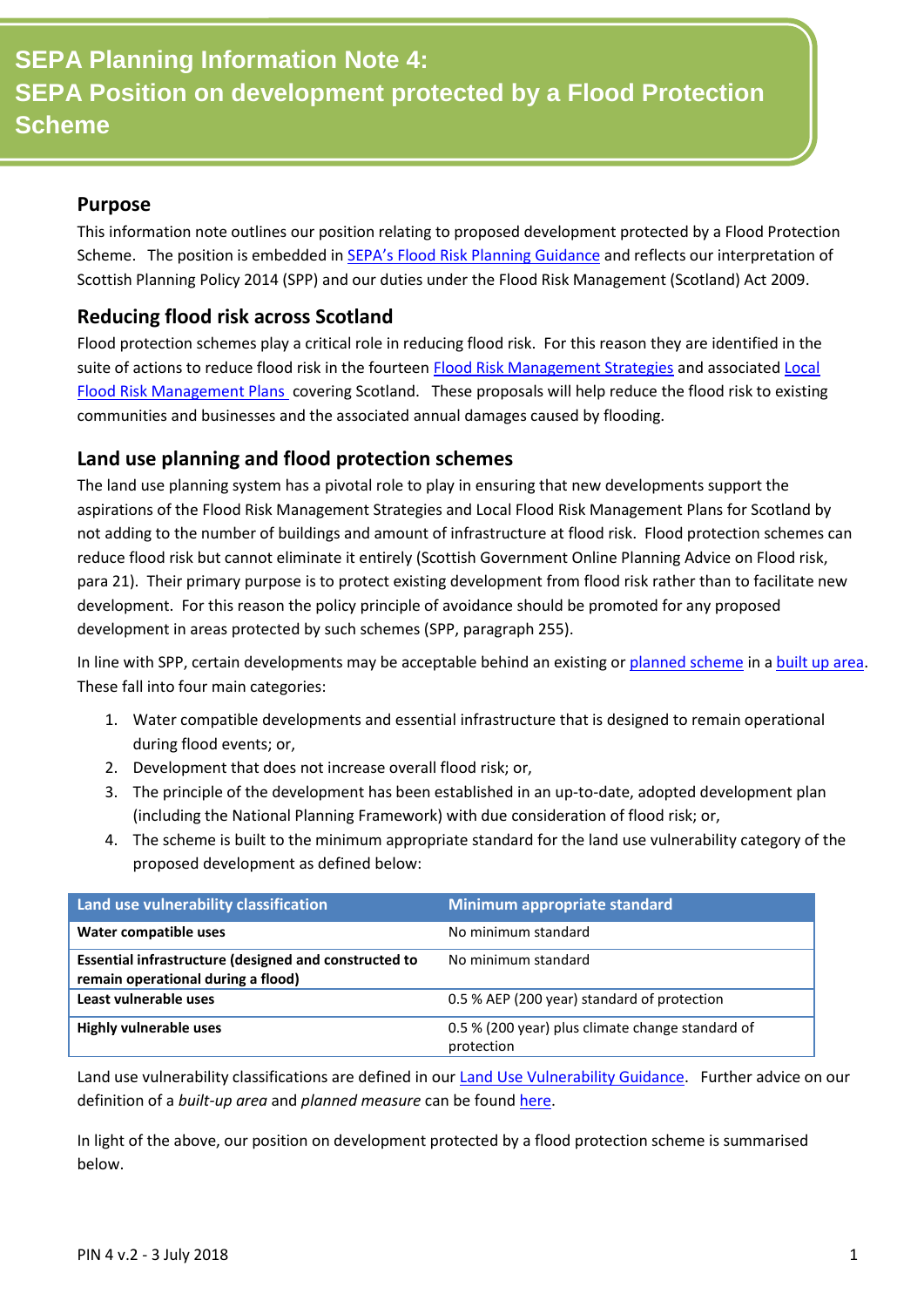## **Our Position: Development protected by a formal flood protection scheme**

The following categories of development would generally be acceptable when protected by an existing or [planned formal flood protection scheme](#page-2-0) in [a built up area.](#page-2-0) It is recommended that any development protected by [a formal scheme](#page-2-0) is built to a water resilient design and has adequate evacuation procedures in place that are appropriate to the level of risk and use.

| <b>Standard of protection of</b><br>the scheme at the time of<br>development                                                                                                         | Within the built-up area, the defended area is generally acceptable for:                                                                                                                                                                                                                                                                                                                                                                                                      |
|--------------------------------------------------------------------------------------------------------------------------------------------------------------------------------------|-------------------------------------------------------------------------------------------------------------------------------------------------------------------------------------------------------------------------------------------------------------------------------------------------------------------------------------------------------------------------------------------------------------------------------------------------------------------------------|
| Less than a 200 year<br>standard of protection<br>(i.e. greater than a 0.5%<br><b>AEP standard of</b><br>protection)                                                                 | Water compatible uses; or,<br>$\bullet$<br>Essential infrastructure designed to remain operational during flood event;<br>$\bullet$<br>or,<br>the principle of the development has been established in an up-to-date,<br>$\bullet$<br>adopted development plan or the National Planning Framework with due<br>consideration of flood risk; or,<br>Any other development that does not increase overall risk*.<br>$\bullet$                                                    |
| <b>Equal or greater than a</b><br>200 year standard of<br>protection (i.e. equal or<br>less than a 0.5% AEP<br>standard of protection)                                               | Water compatible uses; or,<br>$\bullet$<br>Essential infrastructure designed to remain operational during flood event;<br>$\bullet$<br>or,<br>the principle of the development has been established in an up-to-date,<br>$\bullet$<br>adopted development plan or the National Planning Framework with due<br>consideration of flood risk; or,<br>Least vulnerable developments; or,<br>$\bullet$<br>Any other development that does not increase overall risk*.<br>$\bullet$ |
| <b>Equal or greater than a</b><br>200 year plus climate<br>change standard of<br>protection (i.e. equal or<br>less than a 0.5% AEP plus<br>climate change standard<br>of protection) | Water compatible uses; or,<br>$\bullet$<br>Essential infrastructure designed to remain operational during flood event;<br>$\bullet$<br>or,<br>the principle of the development has been established in an up-to-date; or,<br>$\bullet$<br>adopted development plan or the National Planning Framework with due<br>consideration of flood risk; or,<br>Least vulnerable developments; or,<br>$\bullet$<br>Highly vulnerable developments.                                      |

\*i.e. consists of redevelopment of an existing building, including change of use to an equal or less vulnerable use; or, involves the erection of new buildings on a site to an equal or less vulnerable use than the existing buildings, which do not increase overall flood risk (through, for example, a significant increase in the density or footprint of the built up area or increasing risk elsewhere).

# **Informal flood defences**

Any protection offered by informal flood defences would not be taken into account when considering development behind or benefitting from them. Such proposals would be considered within the context of the SPP risk framework as if the scheme did not exist. The structural condition and design standard of such schemes are unknown and they therefore pose a significant level of risk to any proposed development behind or benefitting from them.

## **Most vulnerable uses**

Developments that introduce most vulnerable uses are not considered acceptable behind a flood protection scheme. The consequences of any residual flood risk would be too significant for developments within this land use category.

## **Outwith built up areas**

Proposed developments protected by flood protection schemes outwith [built up areas](#page-2-0) would be considered within the context of SPP as if the scheme were not there.